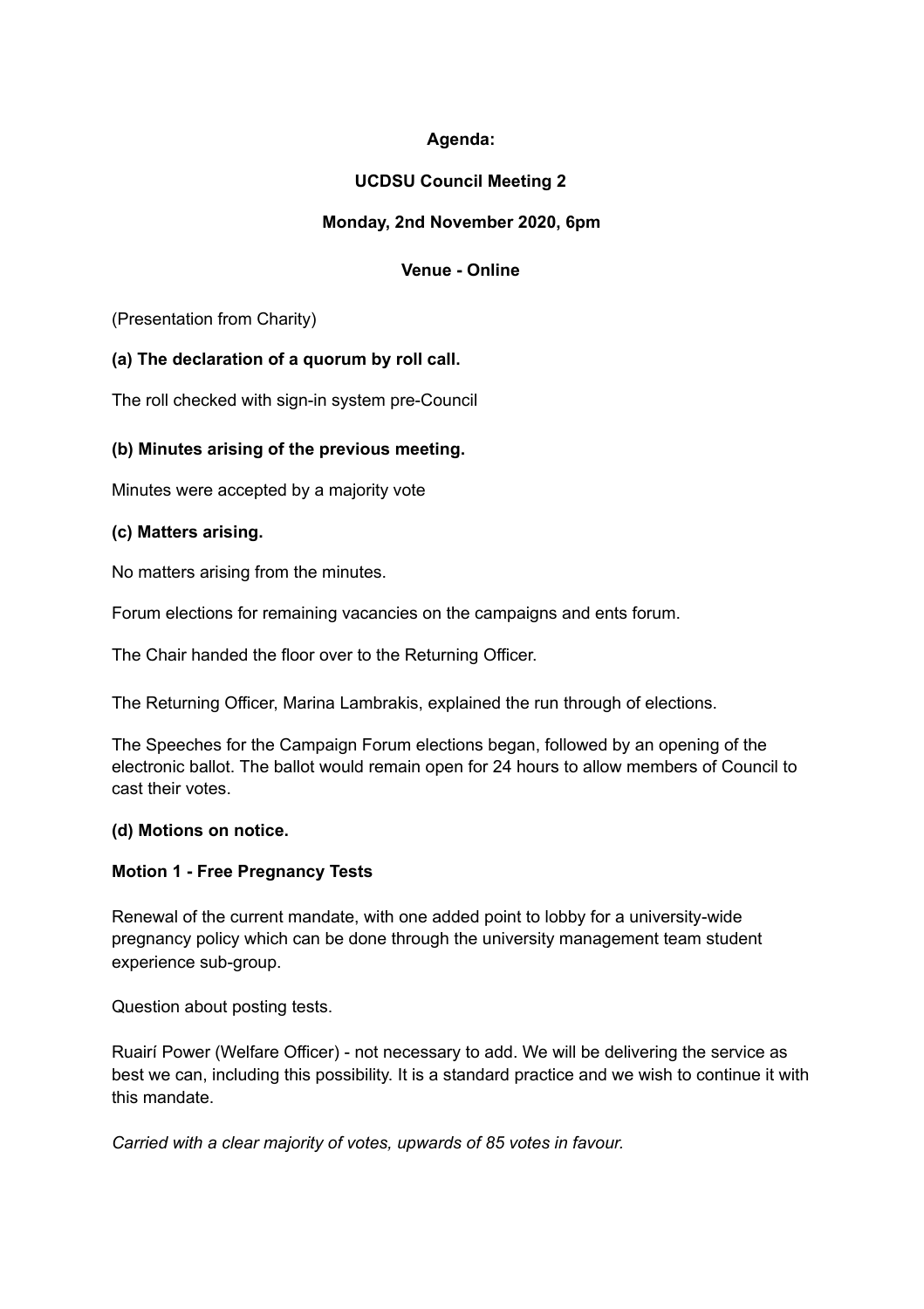### **Motion 2 - Student Support Services**

Amended version of another mandate due to expire. Separated the issues of student supports and academic supports.

Motion to keep lobbying for increased funding for support services, and extended lobbying for the establishment of a mental health oversight taskforce.

No questions.

*Passed with over 85 votes.*

### **Motion 3 - Student Academic Support Services**

Renewal of mandate to lobby for academic supports. Just making sure it continues to be a Union mandate.

These academic supports are crucial for students and we want to ensure that they are always promoted and we constantly ask for more funding because they are good value for the students who use them.

No questions.

*Passed with over 85 votes.*

# **Motion 4 - Transgender Healthcare**

Motion presentation.

Question - what are the specific things that you'll be looking for, which aren't already being provided?

Leighton Gray (C&E Officer) - well, actually healthcare for trans people is not existent. No top surgeon, issues with accessing hormones, not a lot of trans specific mental health care. Barely anything in the Irish healthcare system.

No further questions. Final statement.

Jayson Pope (stage 3 sociology and social policy) - In Ireland, trans healthcare is basically sending people abroad. WPATH have guidelines on how to conduct healthcare for the benefit of trans people, but Ireland clearly ignores it, and very publicly. There's a very defensive approach, questioning how trans people are, it's not considerate in any way. It's about doctors facilitating a safe access to health care rather than preventing it.

*That motion has passed with over 80 participants.*

### **Motion 5** - **Pronouns**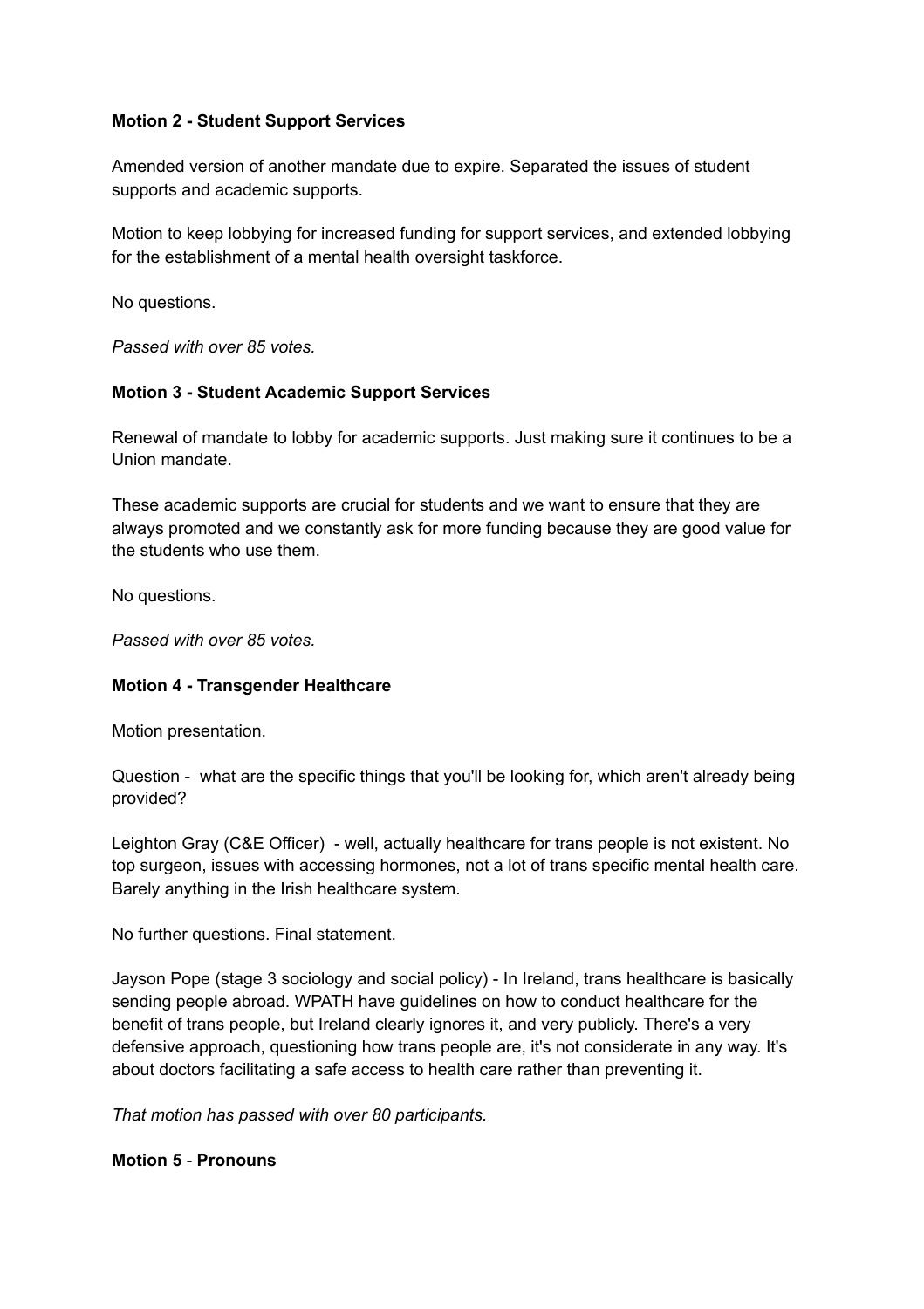Motion presentation.

Question - just reiterating that pronouns are so important. Being called the wrong pronoun at any stage of your transition really sucks, so please don't.

No further speakers or questions.

*That motion has also passed with over 80 participants.*

#### **Motion 6 - Inclusive Food Offerings**

Motion presentation. Just asking the SU to at least explore options for people with special needs in their diets.

Point of clarity - to ensure correct labelling of allergy information across food providers on campus.

Speaker against - we should perhaps consider the environmental impacts of food too.

Also against - what about ensuring it's affordable too?

Speaker for - I think it's a good motion for, and as it's implemented, we can consider adding more mandates around this.

Speaker against - broadly in support, but on refining the motion, it would be great to also see food with less plastic wrapped around it. And more options for people with allergies.

No more speakers or questions.

*That motion has also passed with over 80 participants.*

Chair - And I'd encourage you to reach out to your officers to write further motions on this topic!

#### **(e) Items for Discussion**

- **(f) Items for Noting**
- **(g) Items for Approval**
- **(h) The reports of each Executive Officer**
- **On Time**

**Sabbatical Officer Reports:**

**Conor Anderson, UCDSU President**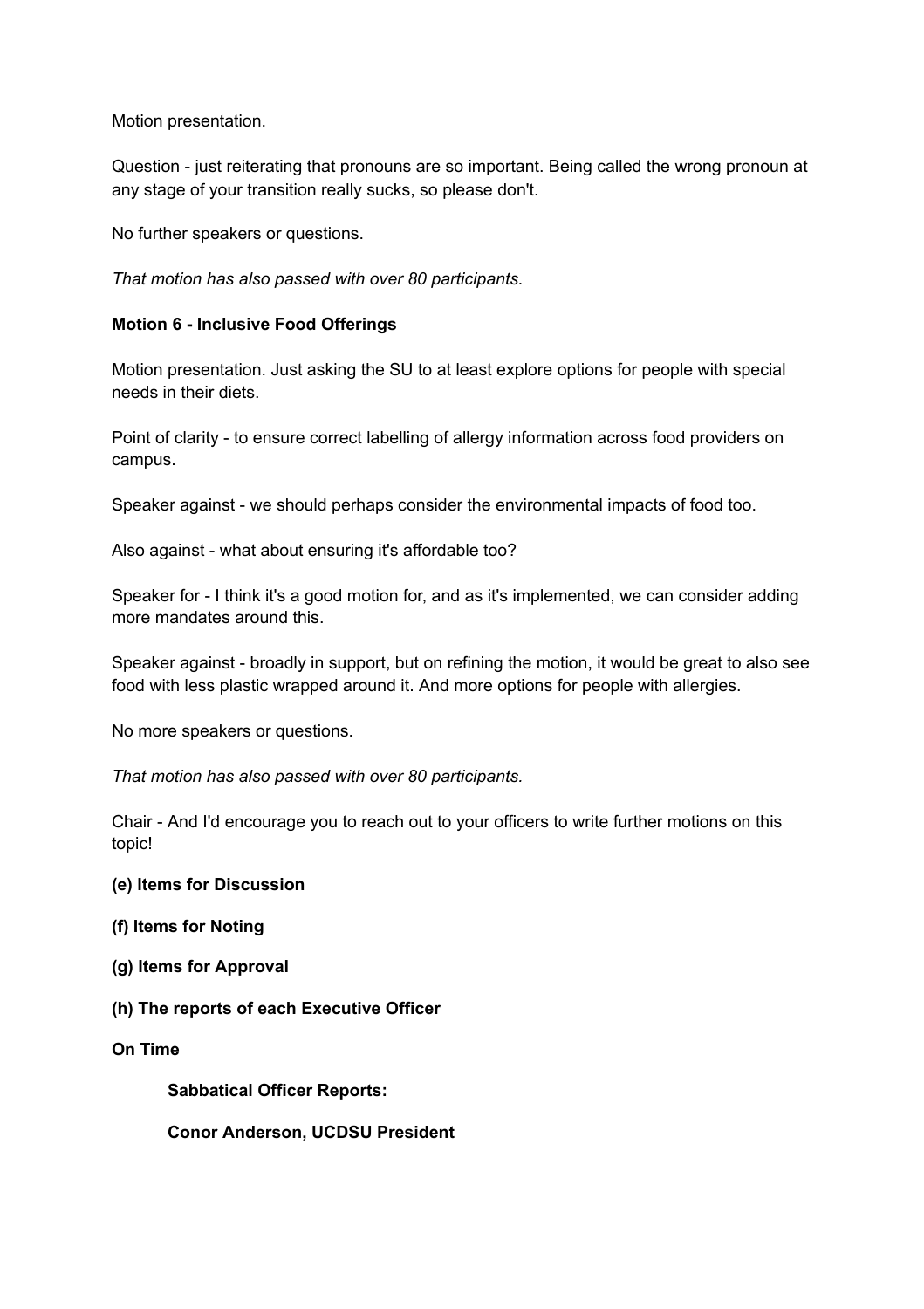Med students' campaign went well! I got recognised at the doctor's office today by a doctor and a nurse.

Next steps - we'll have to see what UCD does next! We hope it will inspire other student groups.

Case work training , class rep training.

Resurrection of the no detriment campaign.

Questions:

- What were the issues discussed with UCD ALL?
- CA not issues, more a presentation on how it's going. They're lovely, but constrained by what UCD wants to do.
- What does no detriment mean exactly?
- CA it was an outpouring of students last term asking for grade protections, namely a gpa neutral trimester, as a result of covid. We worked with Joanna and Brian, former officers, worked with management in a working group. They talked a big game, and then didn't follow through. The academic policy was strongly worded, but not enforceable. Many lectures ignored it and graded as they wished anyway. Now, students are asking for similar help because this semester is very tough on them.
- I was one of the students who had a change in my grade. Is there anything that can still be done now?
- CA there's the guidelines from last semester and according to UCD it was a great success (average grades went up, 60% of students did better, and only 4 grade appeals). Their perspective is that you had a heads up, so you don't need any more help. We can try again to lobby on it, but we need concerted student action again. And it would probably be another big fight, for not a great reward. But we do need to try.
- Would there be any allowances for first years? We didn't have previous experiences of college learning, hadn't been in school in months and months… it's been a deep end, and very tough in particular.
- CA that's something that needs to be taken into account. Yes, this time not everyone has an existing GPA. Assuming that UCD sits down with us, we would bring that in. But as it stands, there are no extra policies. Everything that was in place last semester has been rolled back.

- What kind of solutions can we try to achieve?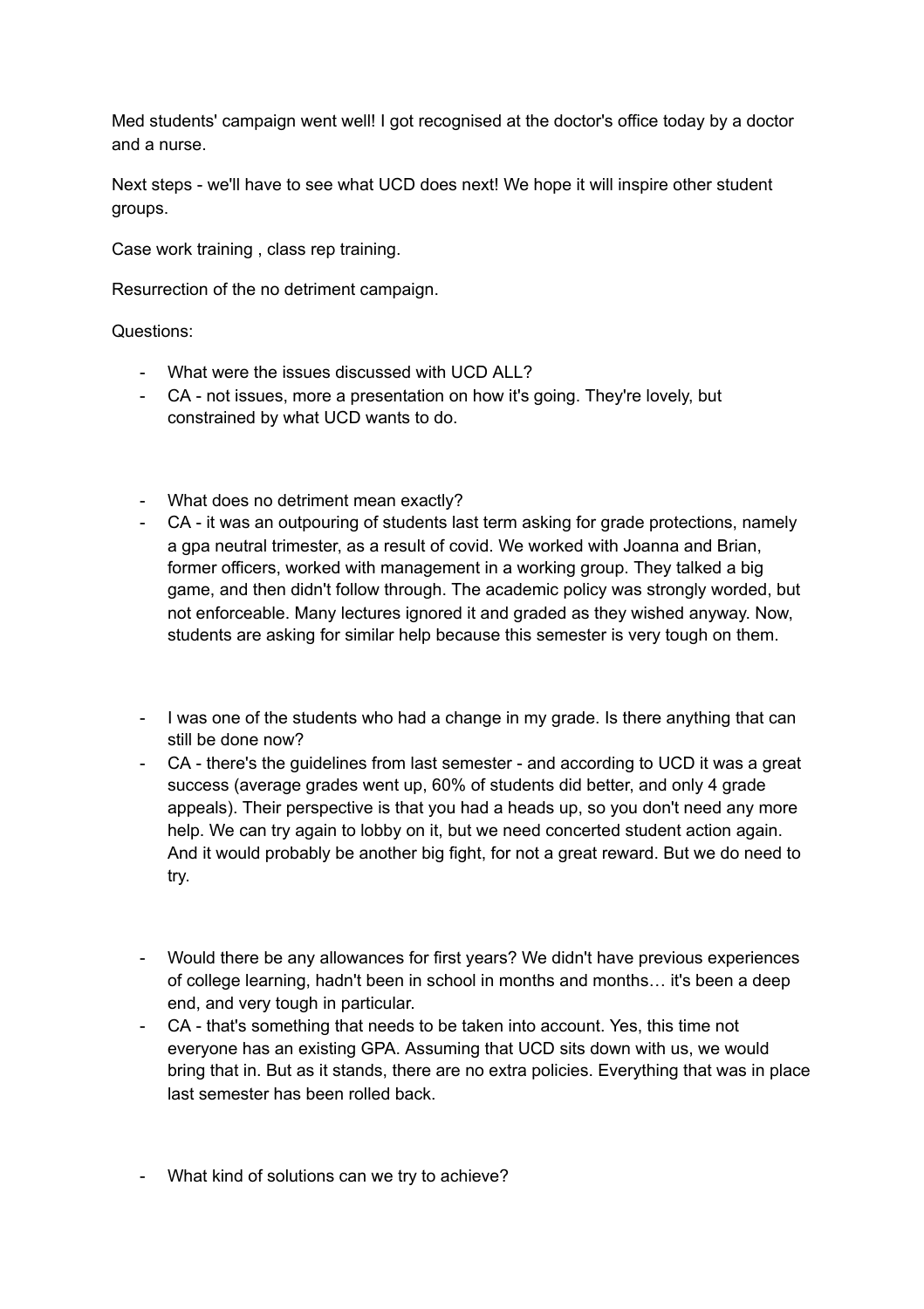Chair - I don't want to stop a discussion on an important matter, but maybe we can submit this as an item for discussion for the next council?

CA - Sure, and also to note, I want to respond to the students on fb and hold a town hall to strategise on this. I would like to have this discussion - but maybe Niall is right that the report isn't the best item to have a full discussion on this in.

Chair - yeah, it would be more appropriate to give it time and space as an item for discussion, because it is a very important topic.

*Report was approved.*

# **Leighton Gray, UCDSU Campaigns and Engagement Officer**

Presented report for 2 mins.

Focus group with UCDSU, UCD and TENI to look at the gender recognition policy.

Mandate renewals.

Sabbat update videos.

Campaign with Mick Barry on citizenship for children who were born in Ireland to non-Irish-citizen parents.

Questions:

It's been great being a part of setting up the SU discord. I would encourage everyone to use it!

*Report was approved.*

### **Sarah Michalek, UCDSU Ents Officer**

Defer to the next meeting.

### **Late Sabbatical Officer Reports:**

### **Carla Gummerson, UCDSU Graduate Officer**

Defer to the next meeting

### **Hannah Bryson, UCDSU Education Officer**

Myself, Ruairi and some college officers are looking to write a right to disconnect policy.

Also, looking into expected workloads according to module descriptors - because a lot of students are reaching out completely overwhelmed and being expected to do a lot more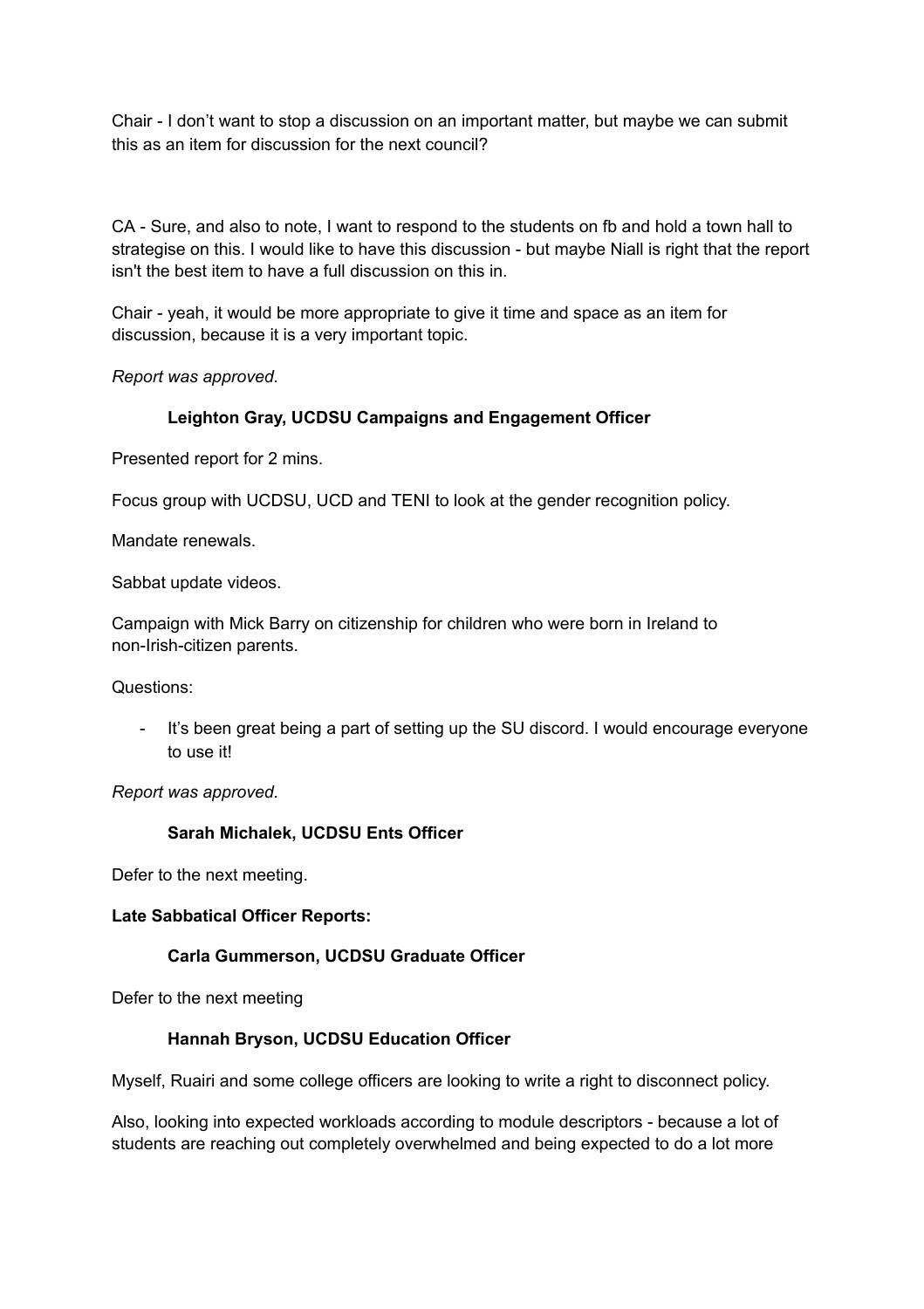hours than what they should be. We want to continue to highlight and work on this, and ensure that this does not persist as an issue if college remains online next term.

*Report was approved.*

### **Ruairí Power, UCDSU Welfare Officer**

(The report was not put to a vote due to late submission. The vote was deferred to the next meeting, but it was nonetheless presented.)

Spoke on right to disconnect - it also was raised in training.

Good meeting with ALL, as Conor mentioned.

Set up some workshops, one is coming up tomorrow on coping mechanisms, and there will be another one on medicinal cannabis.

And, we are addressing the workload issue that Hannah mentioned.

Emily (college officer) and some other college officers have come to me with issues on res, so we are preparing a submission on that too.

Questions:

- Question about covid close contacts in res being allowed to remain in res untested and use shared facilities. Have you heard about this?
- RP I received an email on this from a student and I responded. Please reach out to us on this! We were told that accommodation is made available for students in such a situation and that rigid protocols are in place, so we will follow up.

*No further questions. Vote deferred to the next meeting.*

### **College Officer Reports**

### **Marta Geszczak, UCDSU Health Sciences College Officer**

Taken as read.

*Report was approved.*

**Lauren Mausnell, UCDSU Arts, Humanities and Social Sciences College Officer.**

Taken as read.

*Report was approved.*

### **Corey Power de Jong, UCDSU Engineering and Architecture College Officer**

Taken as read.

*Report was approved.*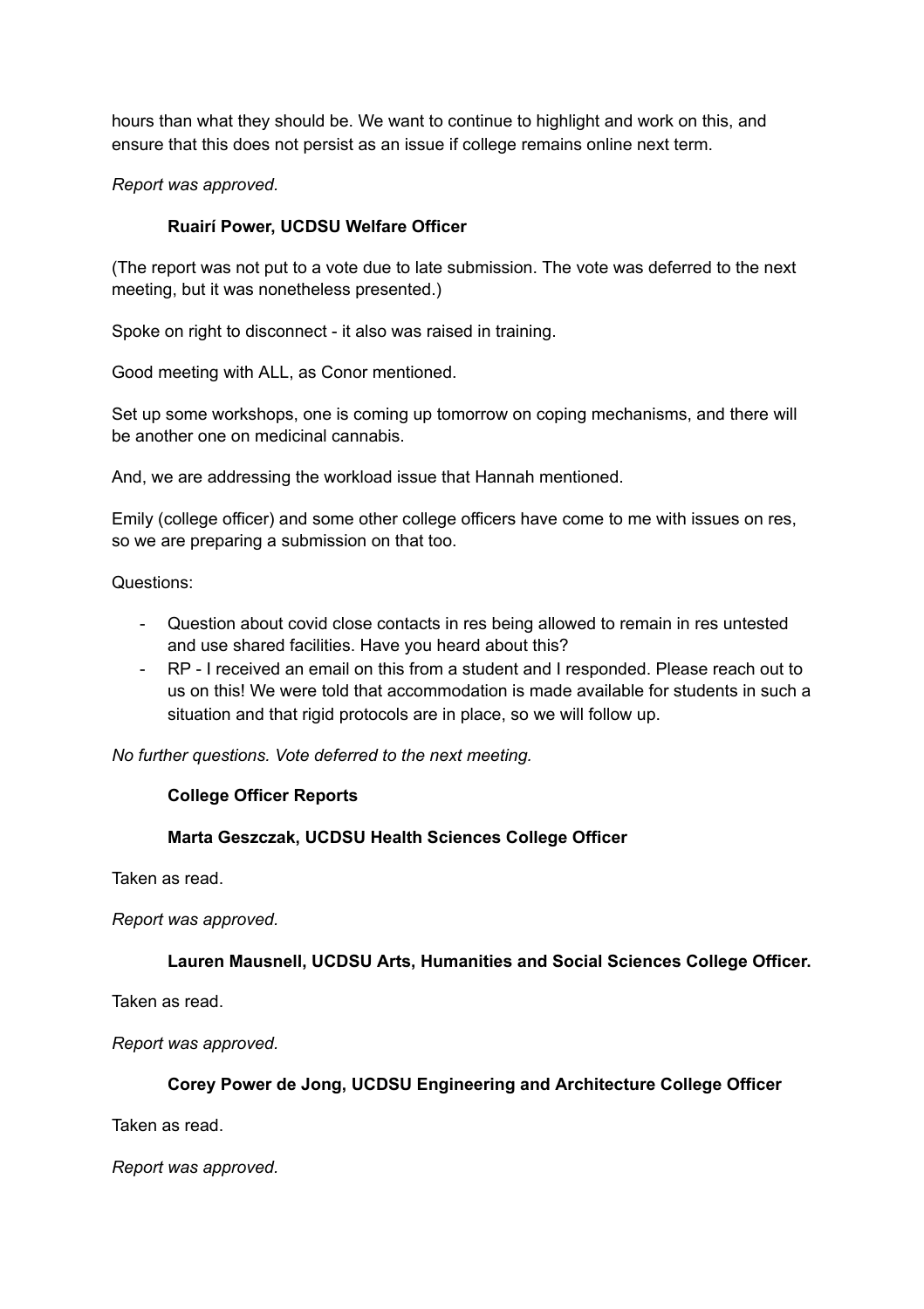# **Liam Coyle, UCDSU Business College Officer**

LC - take as read except for one reoccurring issue with the library. They want to charge students for not returning books on time. The library says they've solved it, but they keep applying charges to students who have not been able to return to campus.

- I'm facing an issue of being charged for a late return, I'm unable to renew the book online and have no way to return to campus. What are you proposing that might happen to students like me?
- LC I'm working with Hannah Bryson to waive these fines, because travelling to campus to return books is not an essential journey. There seems to be a miscommunication between the library and students on that, so we are working to address it.

### *Report was approved.*

### **Late College Officer Reports**

# **Sophie O'Leary, UCDSU Arts, Humanities and Social Sciences Officer**

Taken as read.

*Report was approved.*

### **Míde Nic Fhionnlaoich, UCDSU Law College Officer**

Taken as read.

### *Report was approved.*

# **No reports received from the Ag, Food and Vet College Officer and Oifigeach na Gaeilge.**

The latter has emailed the Secretary and we will follow up. Ag, Food and Vet - elected in a recent by election and finding her feet, will submit regular reports on from here.

# **(i) Questions on notice.**

# **(j) Questions not on notice.**

# **(k) All discussions deferred to the instant meeting from any previous meeting, which**

# **discussions shall include the hearing of the report of any committee of Council and**

# **the taking of any vote consequent upon such report or discussion.**

Council 1 report of Tadhg Ó Maoldhomhnaigh, UCDSU Oifigeach na Gaeilge.

- Not present.

Council 1 report of Lucy Reid, UCDSU Ag, Food and Vet College Officer.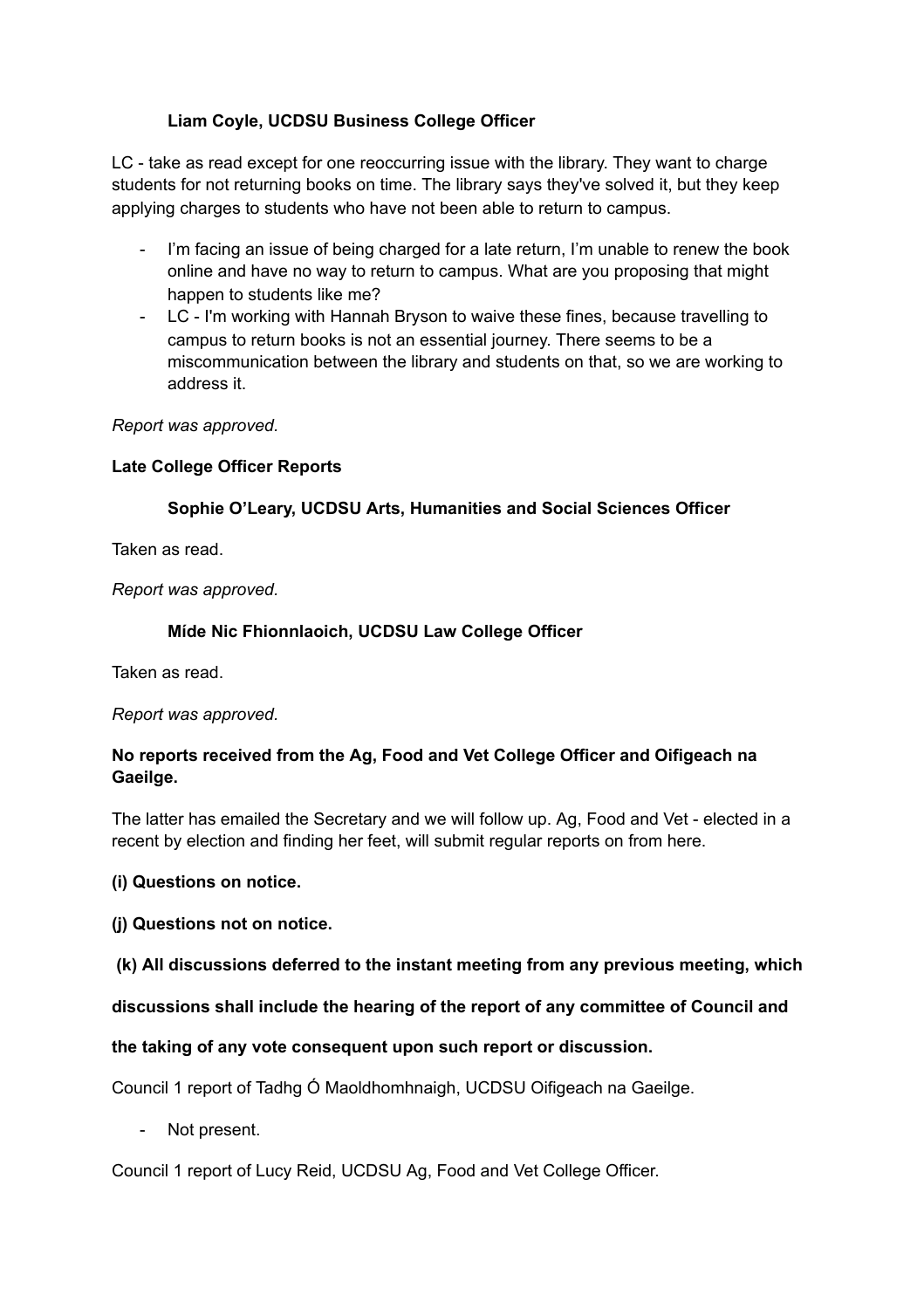- Only just elected in the last 14 days, so not much to report on. The first report was just upon election, so it's rather short, but I will be submitting more as I find my feet in this role.

#### *Report was approved*

#### **(l) Motions not on notice.**

### **(m) Submission of motions to be on notice for next meeting.**

### **(n) Any Other Business.**

Emma Gregg, promotions officer - reports for ents, will they be due next week?

Chair - we will double check with sabbats. I believe it should be monthly, so we will share that info with Council.

Monday 9th - deadline for motions

Friday 13th - deadline for reports and for items for discussion and noting.

Rachel Toal, politics stage 1 - on hoodies, can we personalise them and when will be able to do that?

LG - it will take a couple of months, but we are moving towards customisation.

RT - and why does it take a couple of months?

LG - probably mess with constituents, but could be an issue on the supply end. Need to liaise with the relevant staff member to double check what the delays are.

Gary Ward, st 2 politics - have others noticed that all lectures for next semester in the timetables have been shifted online. Is that something that sabbats have heard of? The head of spire this afternoon told me that they've been told to prepare to be teaching online

CA - we have been asking that from the beginning, with staff as well, that we need an answer sooner rather than later. But they seem to be delaying as much as possible in their communication.It would be great to find out where this head of school got that message from.

Chair- maybe further details on that can be discussed between Gary and the officers.

Zuzanna Krakowska - is the SU going to campaign for a reduction of the student contribution charge?

RP - our plans going forward, we want to put forward at the next governing authority meeting to have a formal stance in favour of publicly funding education.

Chair - No further matters of AOB.